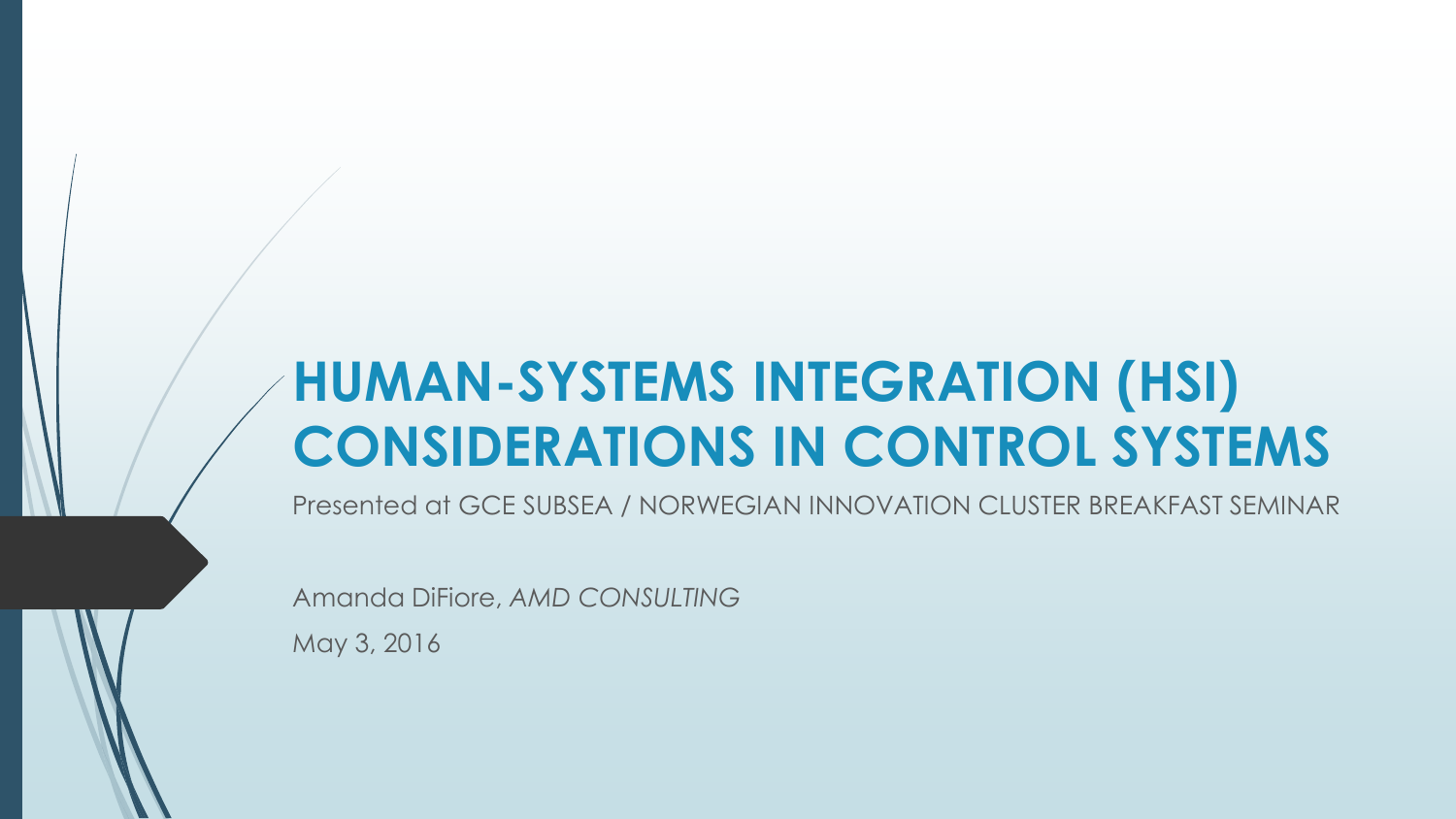# Engineering Human Needs into Drilling Control Systems

- Human Factors Engineering (HFE)
	- The practice of designing products, systems or processes that fully consider interaction between them and people who use them
- Automation removes the human why consider human needs?
	- Completely engineering human out of drilling operations is unlikely
	- HFE processes will help define a phased automation plan that will be tailored to fit the changing needs of personnel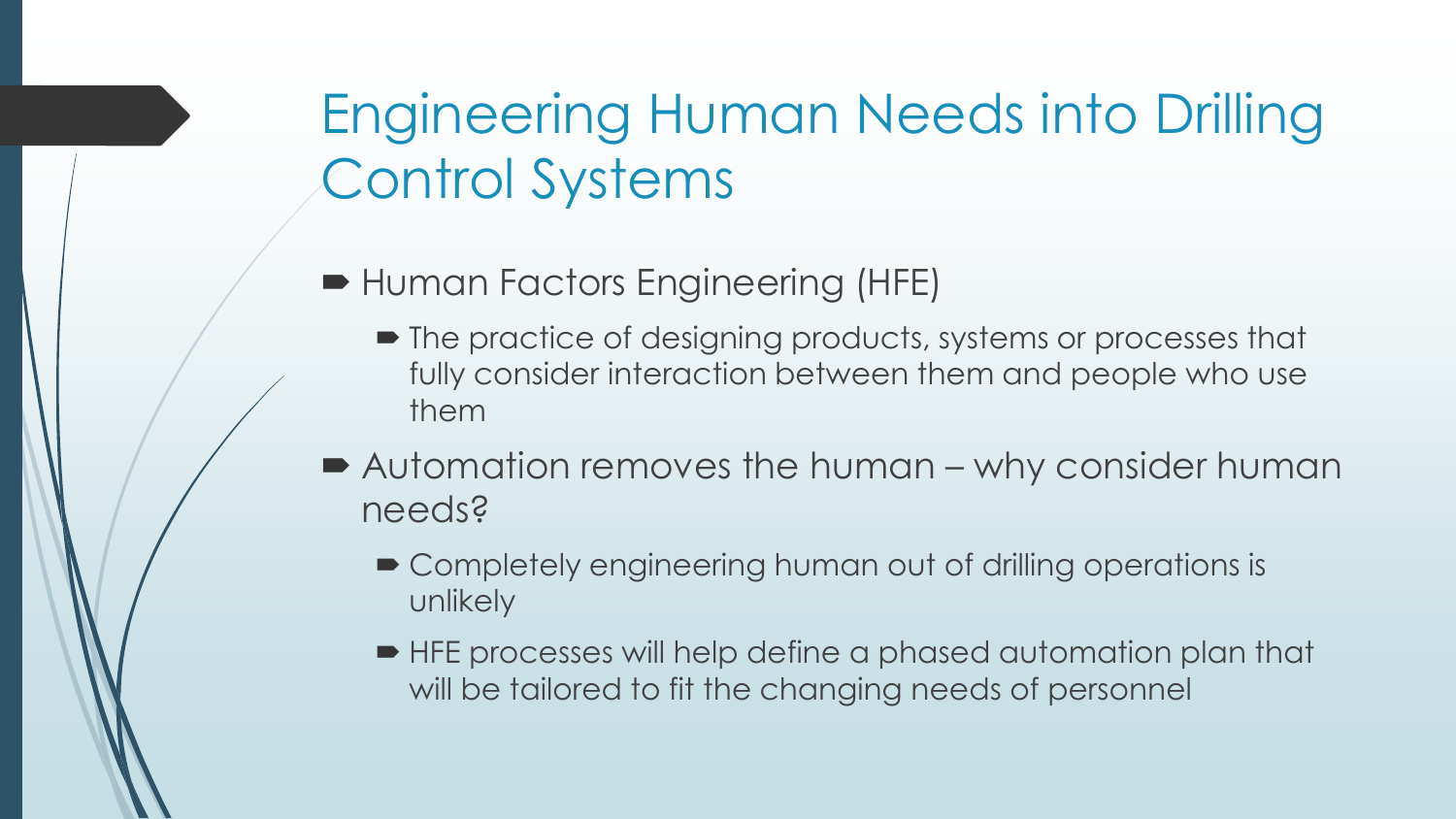## Review of Automation Levels

| <b>Automation</b><br><b>Level</b> | <b>Automation Description</b>                                                   |
|-----------------------------------|---------------------------------------------------------------------------------|
|                                   | System offers no assistance; the human must do it all.                          |
| $\overline{2}$                    | System suggests alternative ways to do the task.                                |
| 3                                 | System suggests one way to do the task and                                      |
| $\overline{4}$                    | executes that suggestion if the human approves, or                              |
| 5                                 | allows the human a restricted time to veto before<br>automatic execution, or    |
| $\overline{6}$                    | executes the suggestion automatically, then informs the<br>human, or            |
| $\overline{7}$                    | executes the suggestion automatically, then informs the<br>human only if asked. |
| 8                                 | System selects the method, executes the task, and ignores<br>the human.         |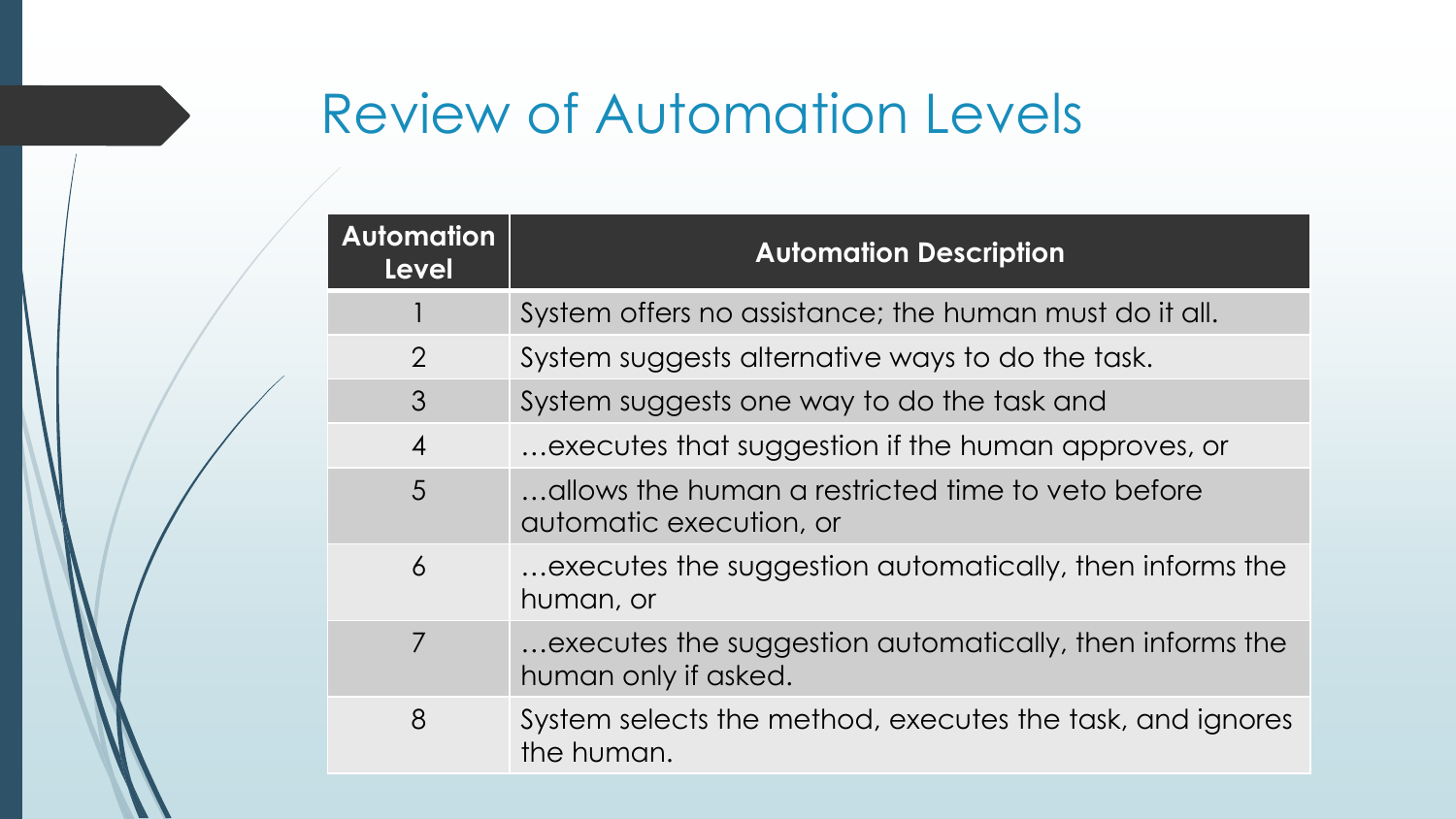#### Strategy for Implementing Automation

- Highest Priority Take people out of harm's way
- Reliance on methods such as task analysis to
	- dissociate simple from complex tasks
	- understand what, how & why personnel are performing a task
- $\blacksquare$  Implement automation in gradual steps beginning with simple tasks first
- HFE will take into account human performance needs and limitations at all stages of implementing drilling systems automation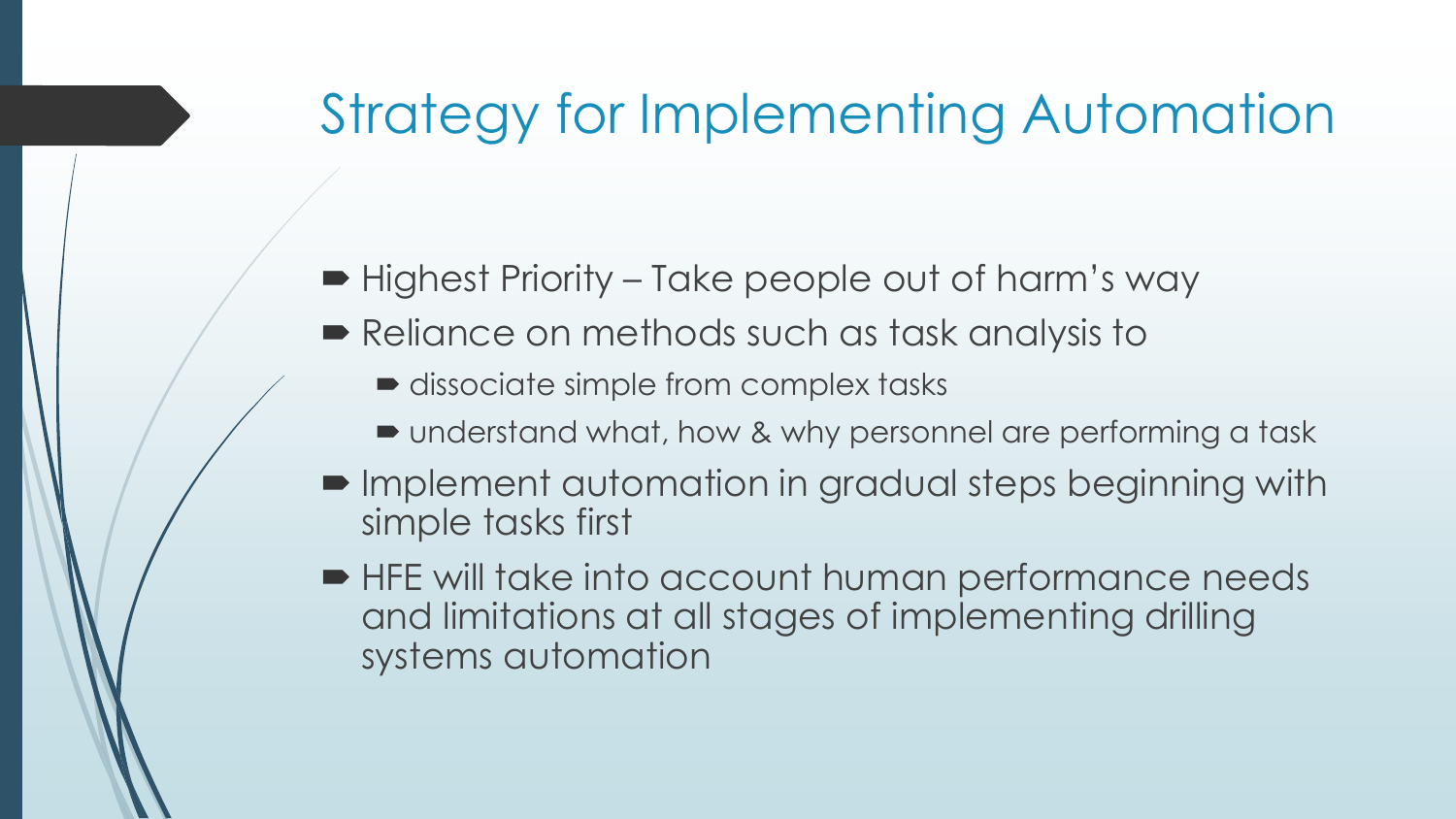## Human-Centered Design

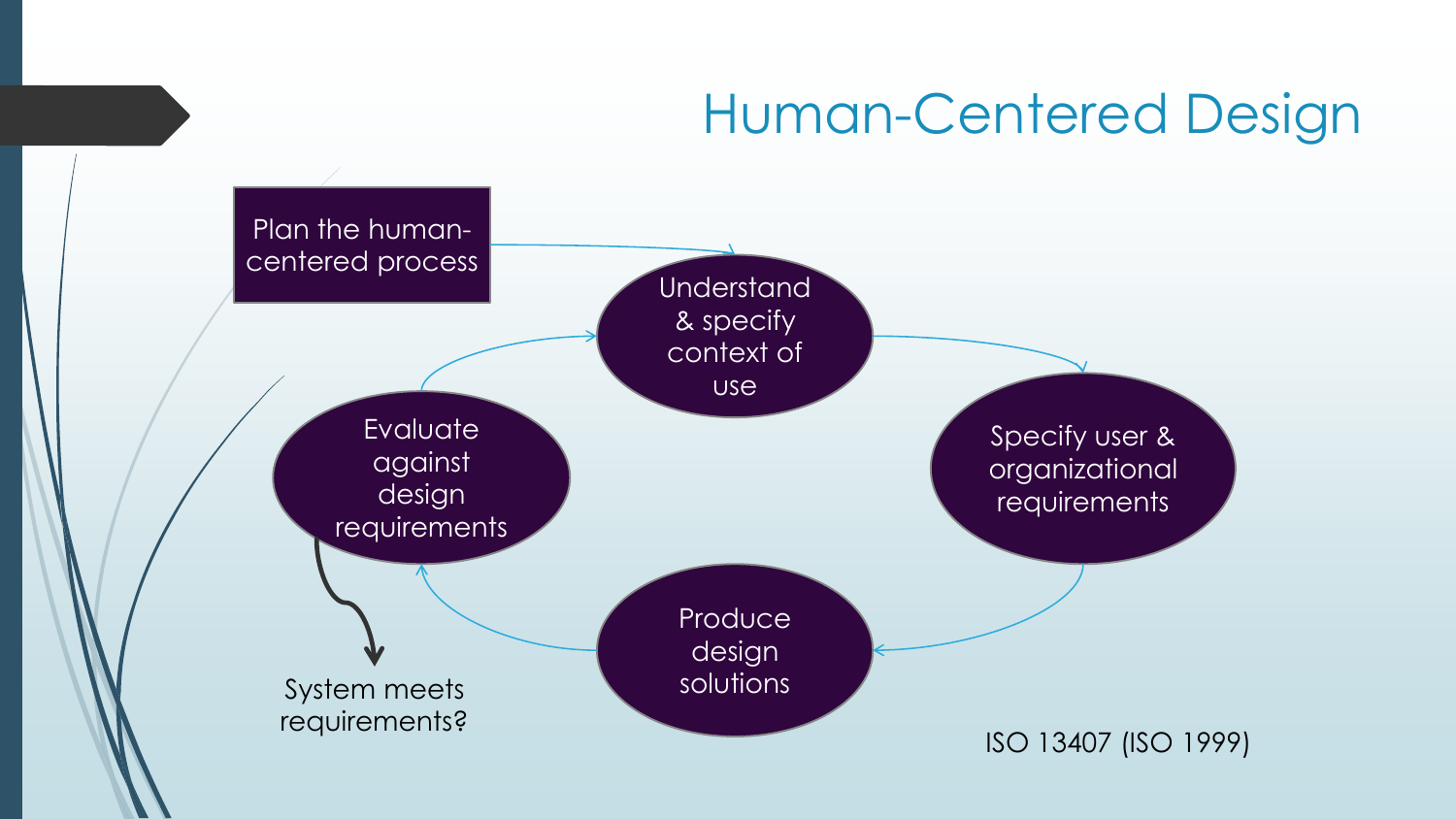## Why Human-Centered Design?

- Safety Adherence to HF design principles avoids setting the stage for operator error
- **Efficiency Meeting operator requirements improves** operator efficiency!
	- **If technology is intuitive less time is spent analyzing** complex information and more time successfully executing job tasks
- ROI Recommendation of 10% investment in HSI efforts at the outset of development project
	- Upfront HSI investment prevents costly redesign of unsafe and onerous systems
	- Computer usability: 200% 500% return on a 6% budget investment (Nielson, 1993)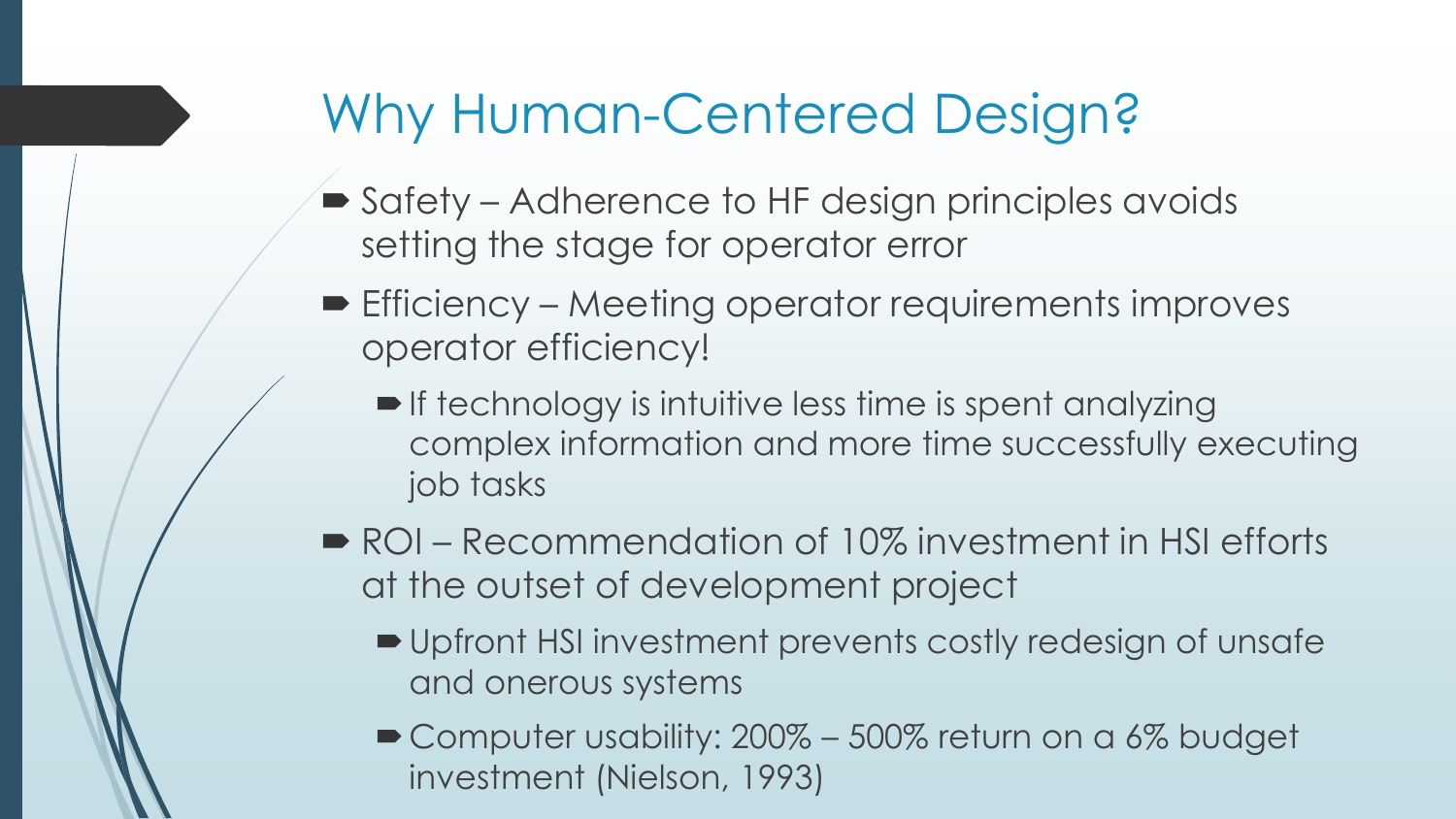- **Process originating from the Department of Defense**
- Refers to relationship between humans and environment and how systems are designed and used relative to that relationship
- **Principal goal to ensure safe and effective relationship** between human and system that meets the mission.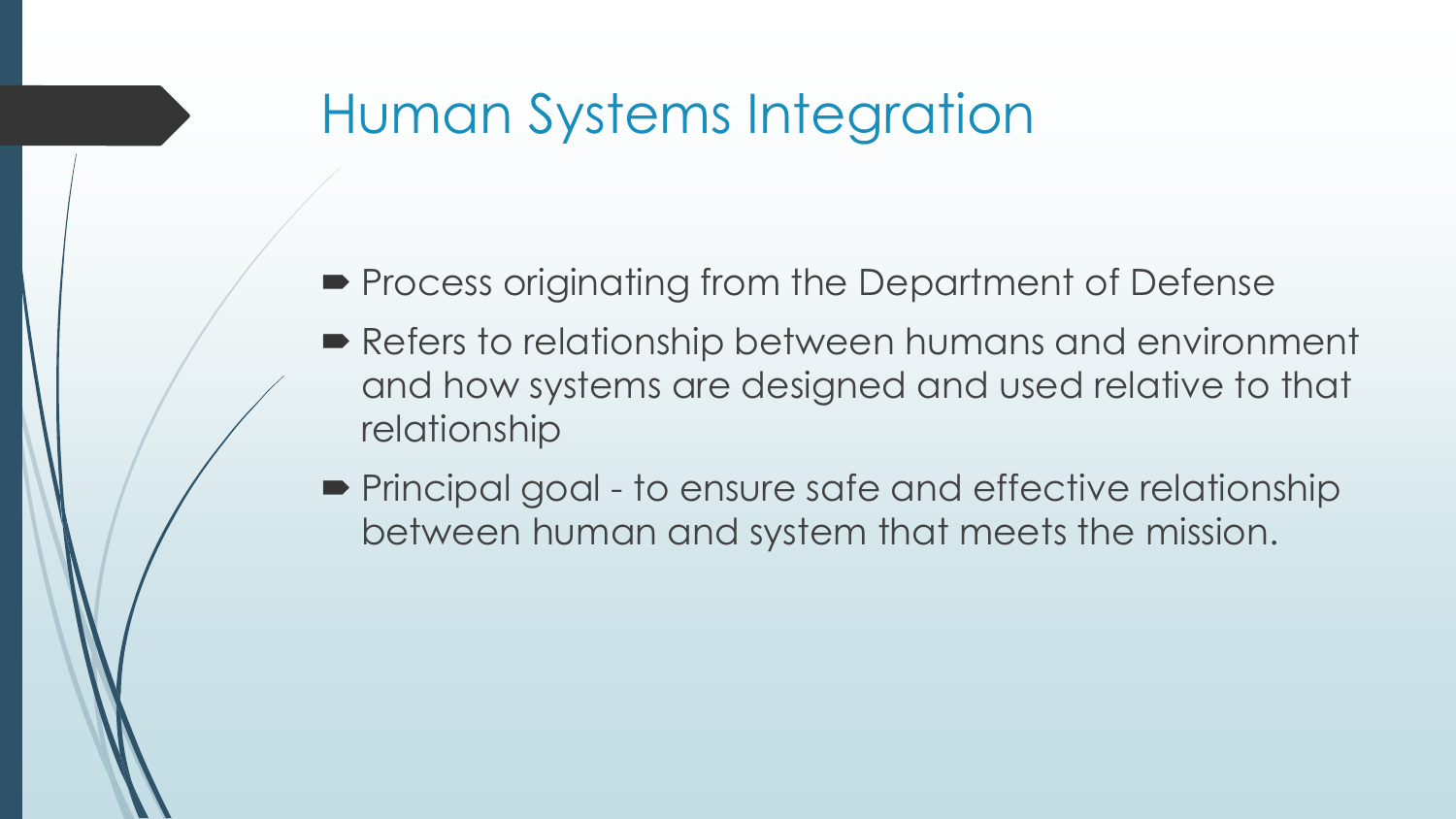- Assures the systems takes into account:
	- System manpower
	- **Personnel**
	- $\blacksquare$  Training
	- Safety and occupational health
	- **Habitability**
	- **Personnel survivability**
	- Human factors engineering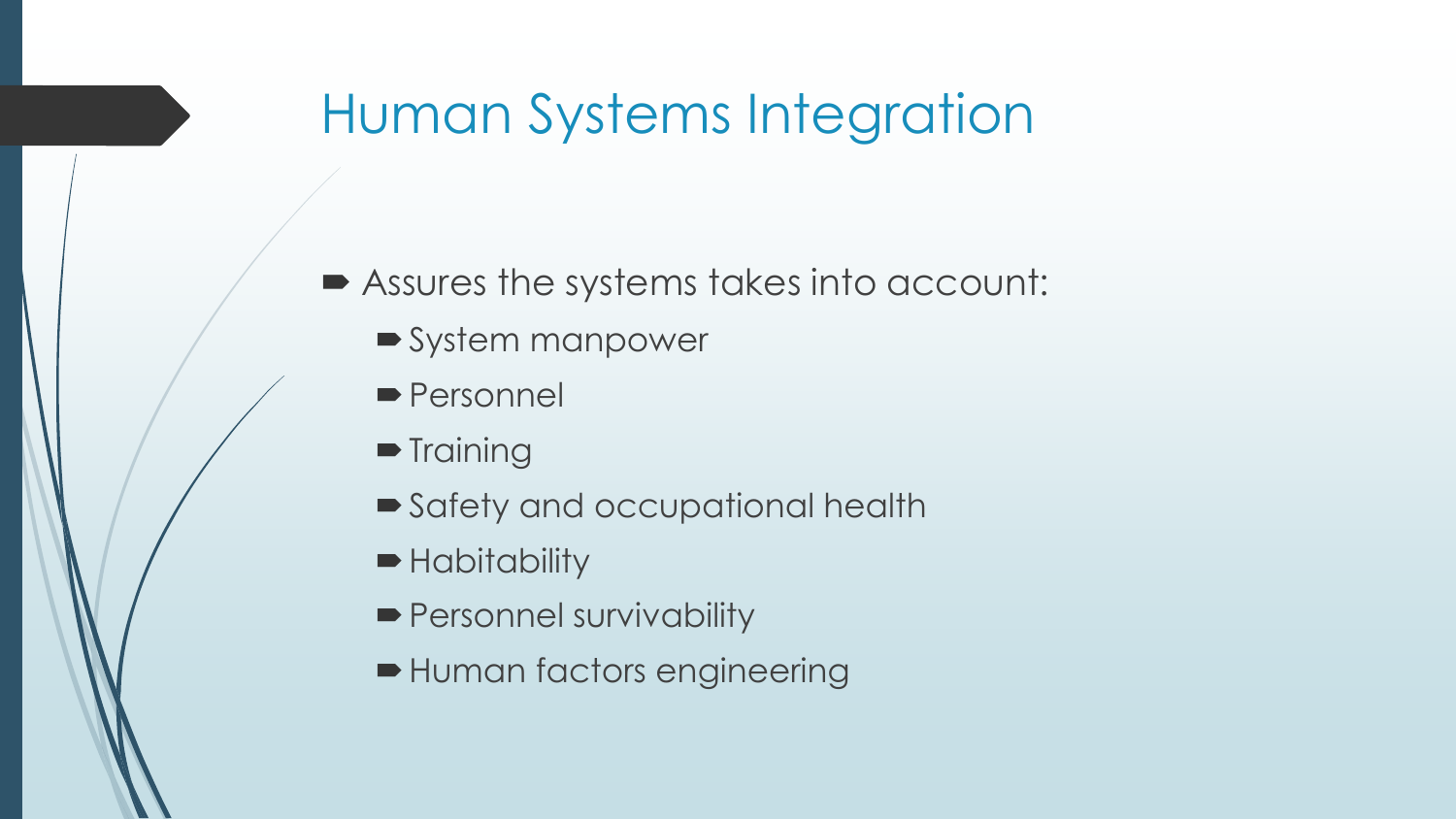- Using automation to optimize Manpower for safe and efficient operations
	- **Promoting safety by removing people from rig floor and** from drill site
	- Removing personnel from off-shore has a large impact on reducing costs
	- During times when there are a lack of personnel to support operations, automation through remote means helps bridge personnel gap
	- Benefit to having multiple teams in a collaborative cross crew environment
	- Gains in performance doing more with less personnel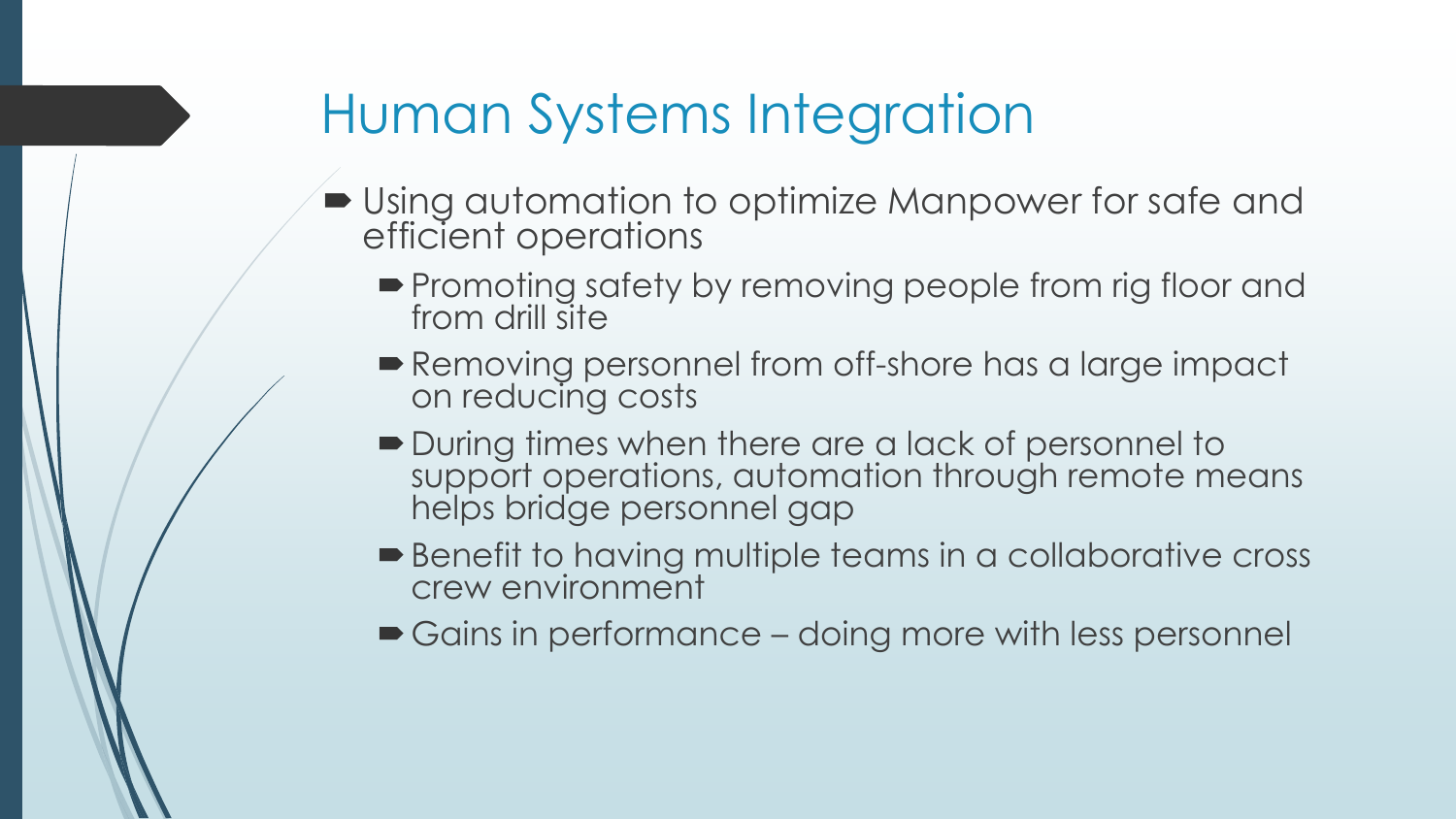- **Personnel** 
	- Defining benchmark personnel roles in drilling operations
	- $\blacktriangleright$  How will these roles change with the introduction of automation?
	- What workforce development initiatives will be required?
	- Automated rigs during demonstration phases may require higher educated people; then tailor training programs to ensure competency for people without an engineering degree.
	- Applied engineering degree programs for drill rig personnel – community college and university level programs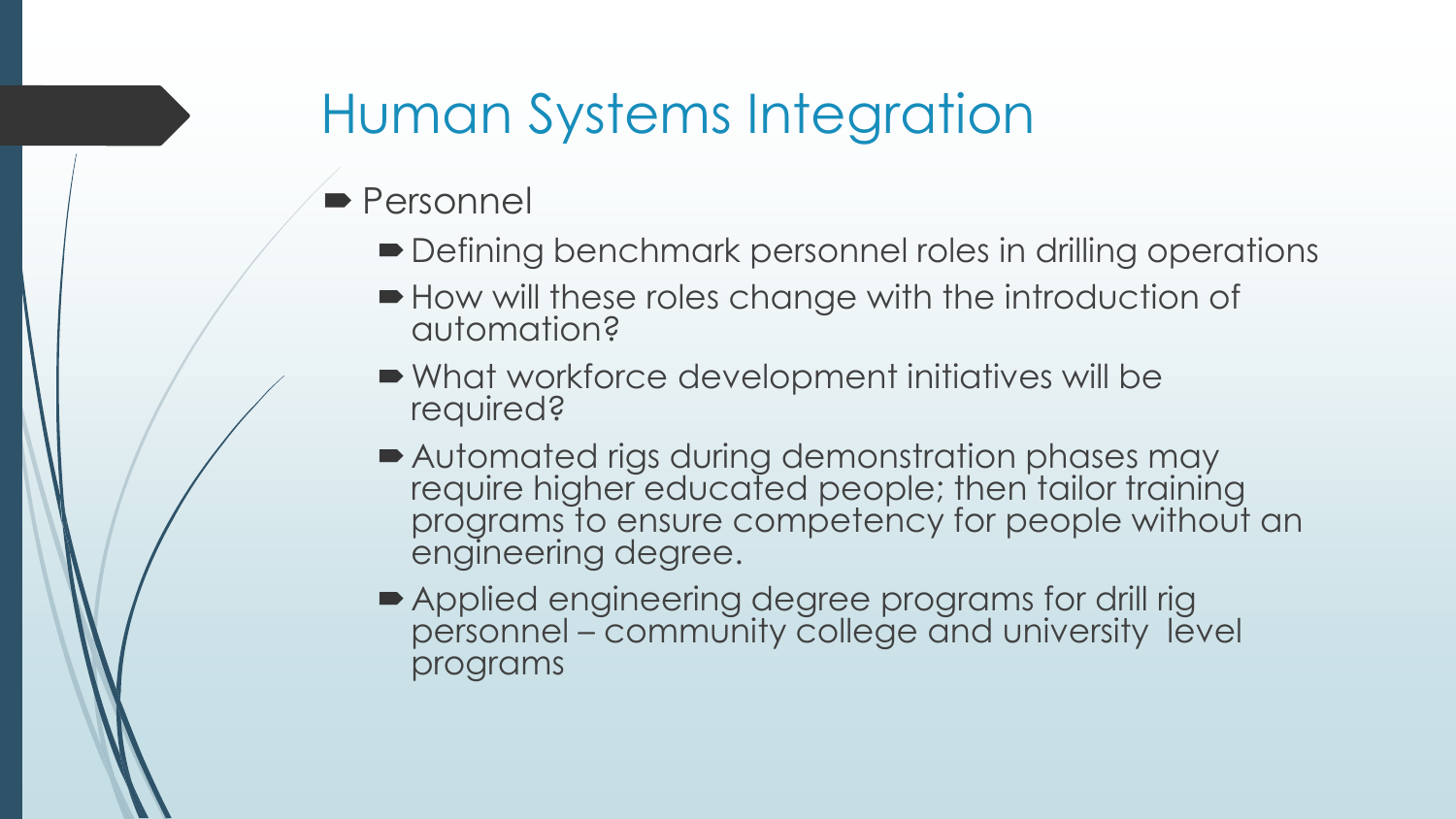#### $\blacksquare$  Training

- Are current training programs adequate for existing job roles?
- Can we look to other industries to compare training programs?
- $\blacktriangleright$  How will the programs need to be modified to ensure skills and mental models of drilling operations remain intact?
- Requires a plan to update training to reflect the addition of automated technology.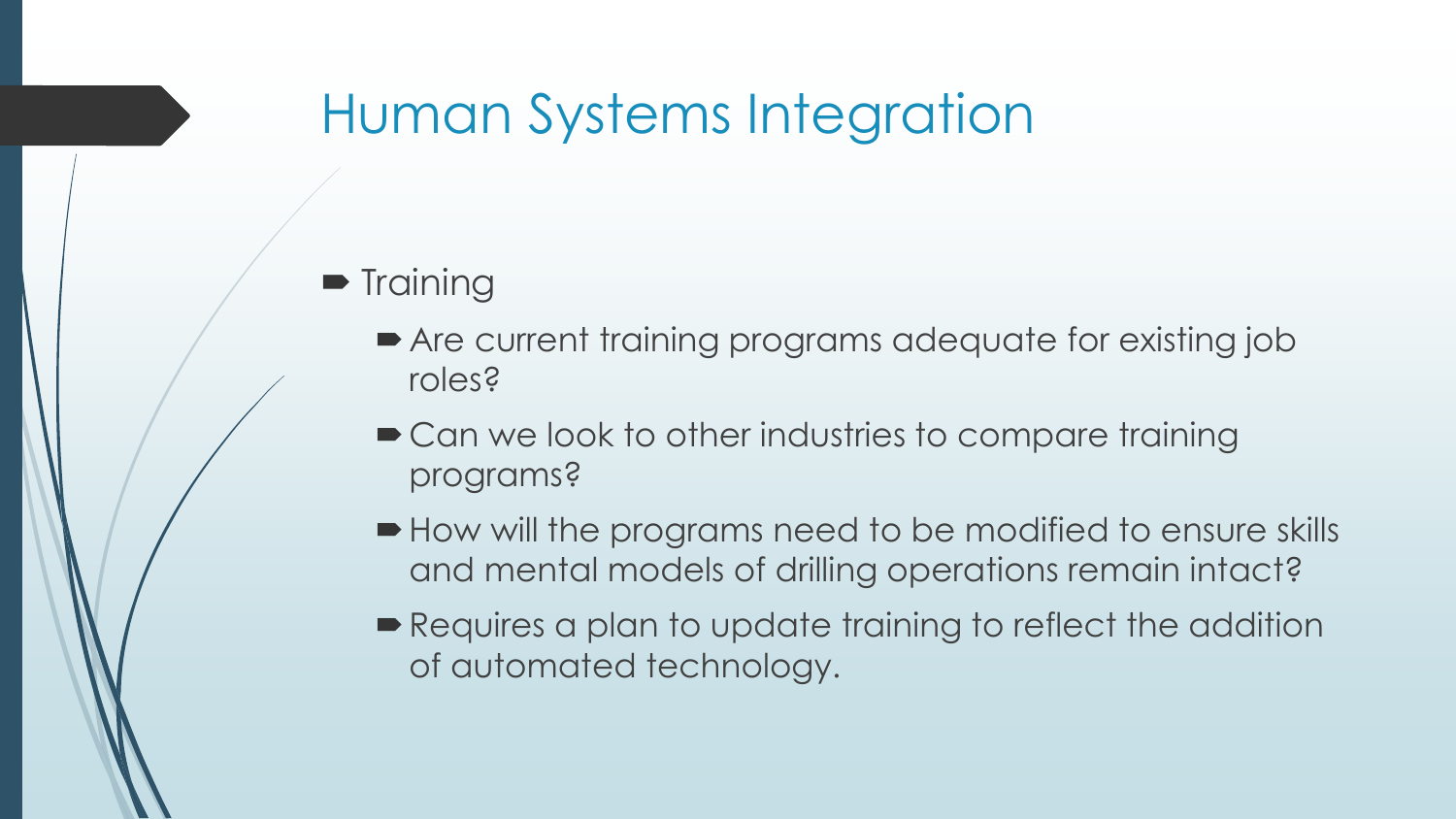#### $\blacksquare$  Training

- Silo training, very specialized; directional downhole and surface
- Training may need to be cross-disciplined
- Simulators on a regular basis to train for emergency situations
- Complacency 100% trust not a good idea (chronic unease)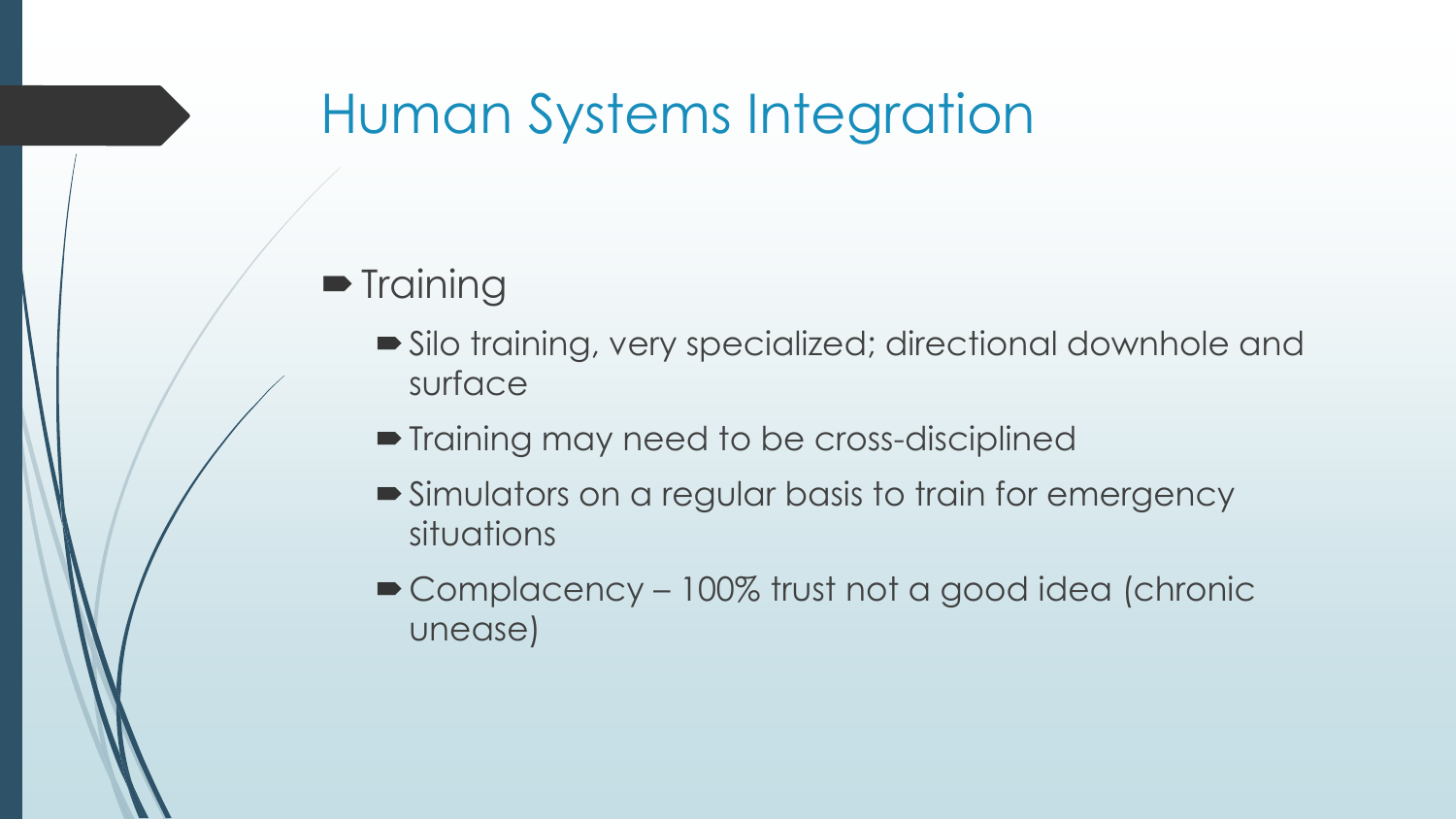- Safety and occupational health
	- Adoption of Safety Management System for not only personnel safety but process and technology / equipment safety
	- Adoption of safety reporting system for operators and contractors
		- Encourage reporting of process and technology / equipment safety
	- Get folks off the rig general approach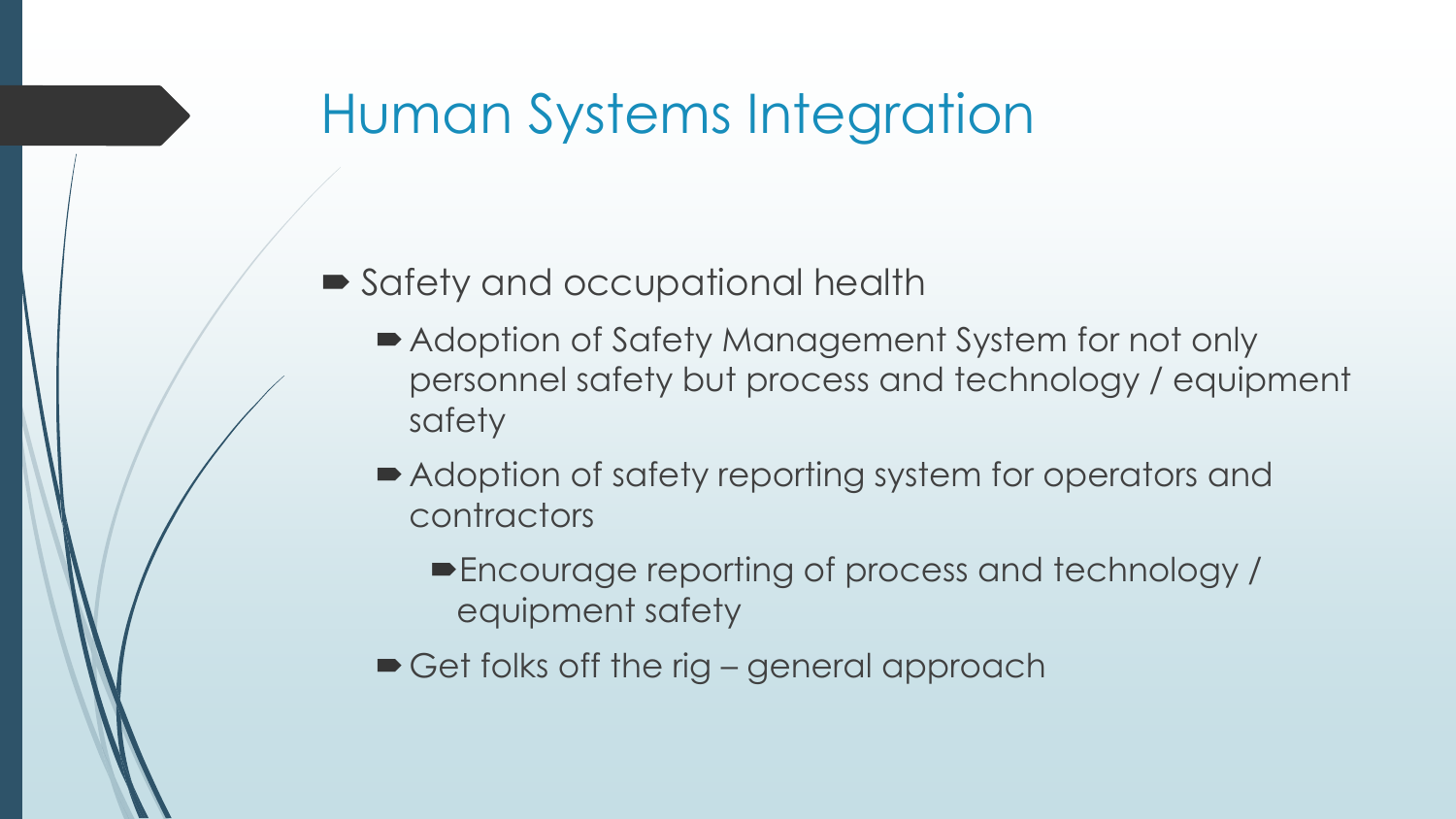- **Human factors engineering** 
	- Area focuses on human-machine interface
	- Critical factors in the HMI
		- Optimizing workload with adaptive and adaptable automation
		- Optimizing controls, information displays and visualization tools to promote situational awareness
		- **Plan to combat complacency (chronic unease)**
		- Addressing skill degradation with embedded knowledge in the design of the HMI
		- Addressing operator distrust careful attention to system status messages, alarms and system reliability